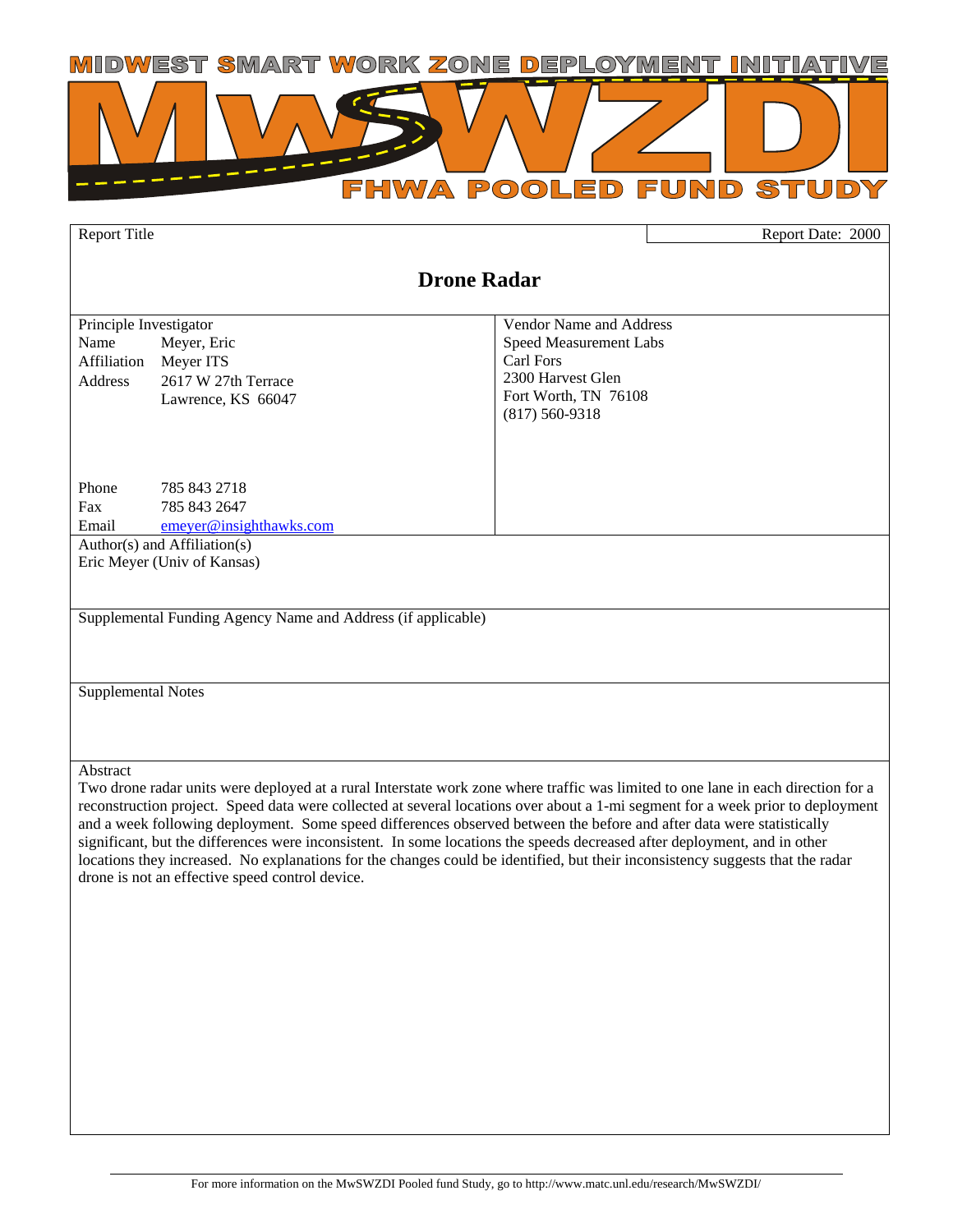## **DRONE RADAR**

Speed Measurement Laboratories

### **Evaluation Team**

Carl Fors, President Speed Measurement Laboratories

Matthew Volz Kansas Department of Transportation

Eric Meyer, Ph.D. The University of Kansas

#### **Description**

Two radar drone units were deployed at either end of a 1 mile segment of an Interstate work zone (the entire work zone was approximately 5 mi long). Speeds were monitored to determine the effect of a radar drone on traffic within the work zone.

## **Study site**

I-70, Wabaunsee County

From milepost 8.22 To milepost 9.96  $ADT = 18,000$  vpd Is this ADT directional? NO  $T = 20.5%$  $D = 60\%$  $V_{\text{current}} = 70 \text{ mph}$  $V_{construction} = 60$  mph  $V_{\text{advisorv}} = NA$ 

## **Performance Measures**

The objectives of this application and the associated performance measures are shown as Table 3-20.

#### **TABLE 3-20 Radar drone: objectives and performance measures.**

| <b>Objectives</b>                   | <b>Performance Measures</b> |
|-------------------------------------|-----------------------------|
| Reduce speeds in work zones         | speed                       |
| Reduce speed variance in work zones | 2. speed distribution       |

## **Experimental Design**

Study type: Before and after.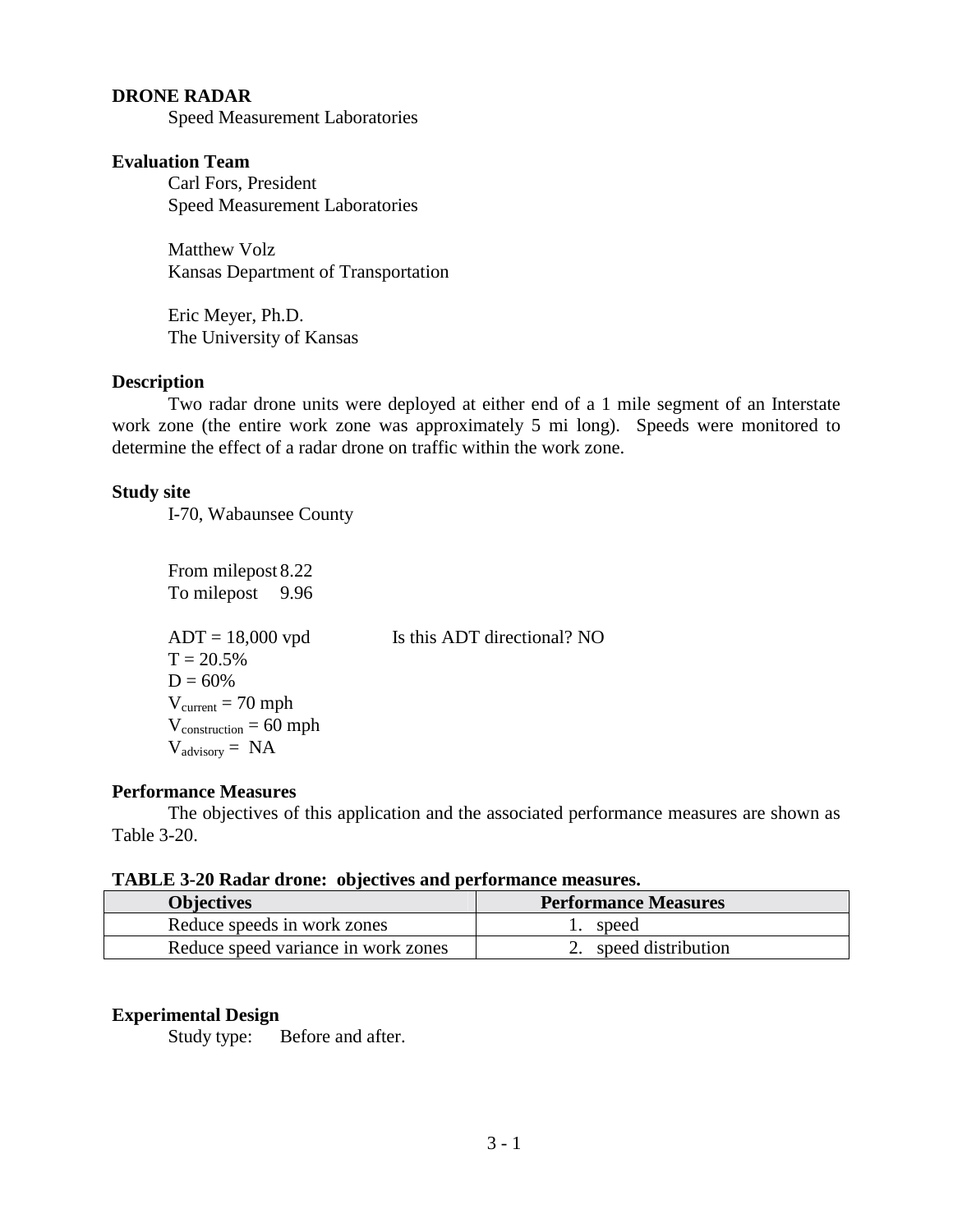#### **Data Collected**

*Speeds* 

Collection method: pneumatic hoses and automatic traffic recorders

Sample size: 1 week, 24 hrs/day, with and without radar

Analysis technique: Comparison of  $85<sup>th</sup>$  percentile speeds, mean speeds, and standard deviations.

#### **Evaluation Results**

Radar drones are intended to trigger radar detectors, causing those drivers to reduce their speed. Assuming that drivers using radar detectors tend to travel faster than the mean, this would reduce not only the mean speed but also the variation in speeds. Two radar drone units were deployed within a work zone approximately 1.6 km (1 mi) apart. Speeds were collected for four days prior to the deployment of the drones, and for four days after deployment. Speeds were collected at a total of 10 points between the drones units. Twice during the week personnel were on site downloading data from the counters. In both cases the drones were inspected, and the power supplies for one or both units were found to be exhausted. It was later determined the batteries could be expected to power the drones for at least 24 hours. Consequently, only the 24 hours following those two inspections were used in the analysis.

Some changes in the mean and 85th percentile speeds were observed, but no consistent pattern existed. As shown in Figure 3-15, the mean speed decreases with the activation of the drone units at data point 9, the first data point downstream of the lead drone unit. The change in mean speed was not statistically significant at a 95% confidence level. At other data points (with the exception of data point 5) all three speed-related parameters actually increased after the activation of the unit, some by statistically significant amounts.



**FIGURE 3-15 Radar drone: mean and 85th percentile speeds and percent speeding.**